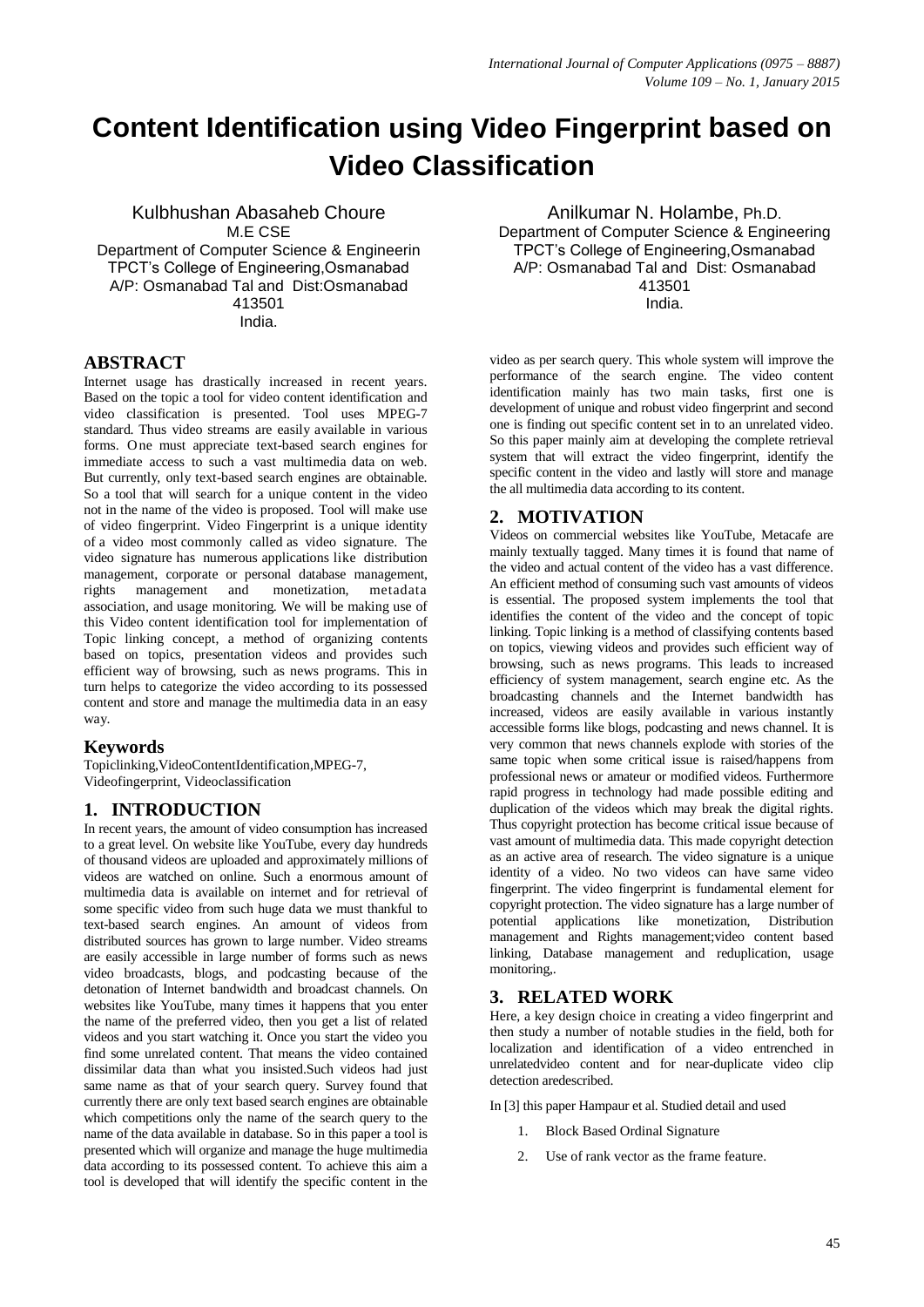In analysis, it

- 1) Gave precise only for shorterqueries
- 2) Not useful for detection of longer video content.

Detailed study of [4] this paper found that Law-To et al. used

- 1. Block Based Temporal Ordinal Signature
- 2. Signature is basedon key-point temporal trajectory properties.

Evaluation showed that the Signature proved to be weak for authentication attacks.

Lastly detailed study of [5].H. T. Shen, X. Zhou, Z. Huang, J.Shao, and X. Zhou, UQLIPS: A real-time near-duplicate videoclip detection system, inProc. 33rd Int. Conf. Very Large DataBases, Sep. 2007, pp. 13741377.this paper found that it hasdesigned near-duplicate video detection system 2.Used twoschemes BCS and ROC. Since the system is designed to matchentire short clips, it does not address the issue of detecting andlocalizing a video segment inside a longer unrelated video.

In [1], near video-duplicate detection system is stated. In thissystem a dense spatiotemporal feature is used to represent avideo. This compact spatiotemporal feature uses greylevelintensity distributions within a frame and temporal structurealong the frame sequence. But this system failed to detect avideo segment in a longer video segment.

Video fingerprint States in [2]. Video fingerprint is a unique identification mark for any video. Properties like Robustness to Fast matching, editing operations, Accurate localizating the embedded and duplicated content of video , Compactness for visual features, Fast extraction video into frames, No alteration of the content/data, Uniqueness in the result for detecting the duplicated video, Self-authority of the signatures, Independence on the content, codes, Partial matching must satisfied by the video fingerprint.

For generating the fingerprints researchers had attempted a broad range of frame level features. Color histogram [9, 10] is widely used application. But, it lacks in terms of distinguishing as the spatial distribution of color is not holded in the histogram.

Binary signature based on color histogram has been deployed in[6]. Luminance based descriptors [7], dominant color [12],gradient based features [13] and texture feature [11] are alsoattempted.

In [15], MPEG-7 video content identification tool has explained. It is the tool mainly useful for the broadcast chaneels, TV channels where the quality of videos is vary from sources to sources. MPEG-1,-2,-3 are the developed standards of MPEG.

- MPEG-1: It only specifies bitstream syntax and decoding process. It is used for the moving objects.
- MPEG-2: It's the genetic coding used for digital televisions in broad casting the chaneels. It also specify the models and format that are compatible for DVD or other playing media.
- MPEG-4: Codes of MPEG-4 are used for audio and visual features of videos that are related for some format and technology.

The main function of MPEG-1, -2, and -4 standards is checks the availability of content in video where as MPEG-7 let one to find the content one is searching for video content with visual features.

MPEG-7: It is gives the visual features for the users in terms of Images,Videos, Graphics and Video Activity.For content identification, [15] used three stage system

- 1. Signature extraction
- 2. Signature Compression
- 3. Matching.

## **3.1 Signature Extraction**

A video signature is made up of two parts

- 1. fine signatures
- 2. Coarse signatures.
- 1. *Fine signature***:** Fine signature is extracted from each individual frame. It is extracted from 32×32 pixel 8-bit luminance information. It is obtained by block averaging of luminace channel of a frame. It contains 3 sub parts
	- a) Set of local features. It is called as frame signature.
	- b) Words: It's asmall representative subset of local features.
	- c) A global frame"Confidence".

Local feature are the calculations of local average intensities and differences at various levels of granularity in the frame. Each local feature is element of Frame Signature. Framesignature has 380(19x20 matrix) elements out of which 32 are averages and 348 are differences. Averages and differences are subjected to the categorization. Categorization is important for ternarization.Ternarization gives improved result than binarization. A globalframe confidence is 8 bit integer calculated from 348differences categories D1 and D8.Fine signature requires 656 bitstorage.

2. Coarse Signature: Coarse Signature is extracted from set of fine signatures. To obtain coarse signature fine signature is mandatory. The bag-of-words representation is extracted fortemporal segments of 90 consecutive frames. In extraction of coarse signature five histograms are generated as each fine signature contains five words. Then each histogram is binarized.

This gives rise to five binary occurrence histograms. Each coarse signature needs 1215 bits for storage. In a video signature, all the coarse signatures first, followed by the fine signatures. This arrangement of a video signature gives the efficient bitstream access in sequence matching.

### **3.2 Video Signature Compression**

Compression is basically applied to remove the redundancy.Temporal redundancy is present in fine signature to remove thisredundancy lossless compression scheme is applied.Aligned with the coarsesignature temporal segments,45consecutive frame signatures are subjected to compression. Each compressed temporal segment has key picture (KP), predicted picture (PP), Group of pictures (GOP).

### **3.3 Matching**

Matching is performed in three stages. Output of this stage basically gives result that does the search query video matches any video in database. This stage is mainly identifies the video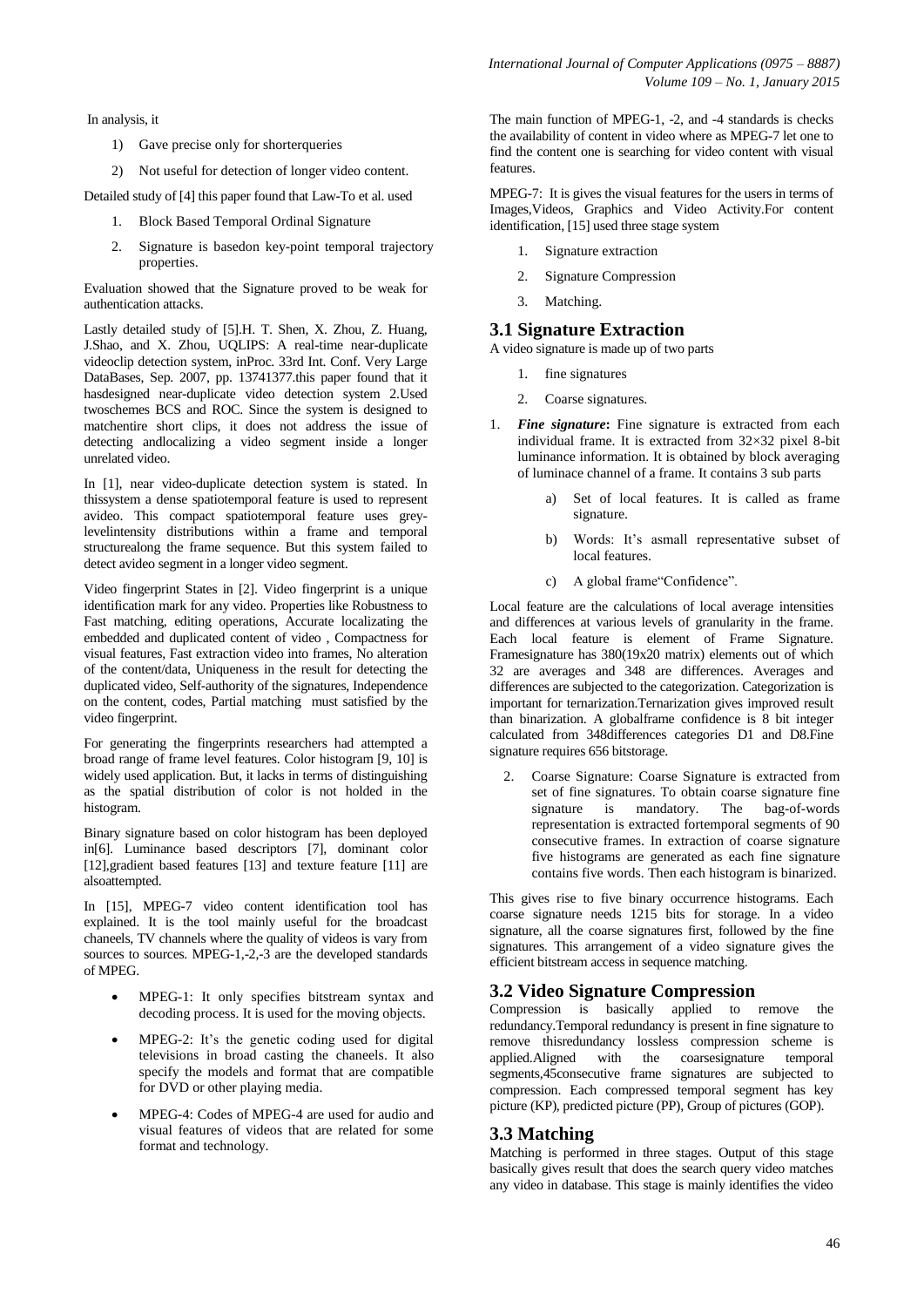content.

Stage 1: to recognize candidate matching signature, matching Coarse Signatureuses coarse signature. It mostly measures the distance of the two functions of the word those are common.

Stage 2: to identify candidate parameters of frame rate ratio and temporal offset between the candidates matching by using fine signature.

Stage 3: In this stage frame by frame matching is done candidate matching intervals.

# **4. APPLICATION**

The video signature has a large number of applications like

Rights management and monetization: video fingerprint helpsto identify who is real owner.

Distribution management: Using video signature one can stopthe leakage/distribution of some sensitive data over a network orvia email by coding video identification tool at firewall.

Usage monitoring: It helps to maintain statistics For example;an advertizing agent can check that does its material havedistributed as expected using video fingerprint.

Video content-based linking: Video content in the web pagecan be linked to some other video.

Database management and deduplication: Mainly videocontent identification application is useful for large volume ofdata creators and owners like personal libraries, studios.

#### **5. PROPOSED WORK**

Video classification using videocontent identification is the main purpose of this paper. Video content identification will be same as that of [15]. In this paper, for video content identificationonly fine signature will be used and with the spread of digital video recorders, storing large volumes of video has become recorders, storing large volumes of video has become simple. An economical method of overwhelming such vast amounts of videos is essential. Topic pursuit or topic linking is a method of organizing contents based on topics; provide such efficient approach of browsing and viewing videos, such as news programs. To observe visual duplicates between completely dissimilar contents that are together to form logical topics team, these techniques use visual options of videos. It utilizes the actual fact that the scenes depiction identical topic recurrently uses identical video segments from a typical supply even across totally different broadcast channels.

The key to topic linking is that the robust detection of visual duplicates from a similar supply, even with dissimilarities caused by modifications like caption overlay and compression,which are compulsory during the editing or storage of contents. For instance, totallydissimilarcaptions are overlaid at different areas on a similarvideo source for different programs or broadcast channels.

In this paper, we propose a topic linking for video archivesusing a robust video signature (video fingerprint) developed bythe authors. The proposed video signature, which was acceptedas part of a new ISO/IEC standard "ISO/IEC 15938-3/Amd 4MPEG-7 Video Signature Tools, is designed to be robust toa variety ofalterations, and is suitable for duplicate detection ofshort segments in a large database. And also present our topiclinking system which visually presents the produced topicgroups to the users for proficient browsing and viewing ofcontents based on topics.Capitalize only the first word in a

paper name, apart from forproper nouns and element symbols. For papers published intranslation journals, satisfyprovide the English citation first,after that by the original foreign-language citation [10].

# **5.1 Design**

The implemented architecture of topic linking system is shown in fig. We implemented it in a matlab.This system records incoming broadcast videos and stores themin a hard disk. At the same time, the video signatures of thevideo are extracted simultaneously with the recording.



**Figure: Topic linking Architecture**

After extraction, video signature matching is carried out to detect duplicate segments between the newly recorded video and the videos already stored in the database. The duplicate segments are grouped together into topics, and the topic group information is stored in a hard disk.

#### **5.2 Mathematical Model**

1. Frame features comprises of ternarized elements, i.e.,quantized to three levels.

$$
P = \begin{cases} 2, if \ m > th \\ 1, if \ m \leq th \\ 0, if \ m < -th \end{cases}
$$

th **:** threshold value for ternarization

m **:** Frame signature element.

p**:** a ternarized element.

2. Video Signature

$$
sig = \sum_{k=0}^{n} average(x, y)
$$

sig: stores the fine signature of a frame.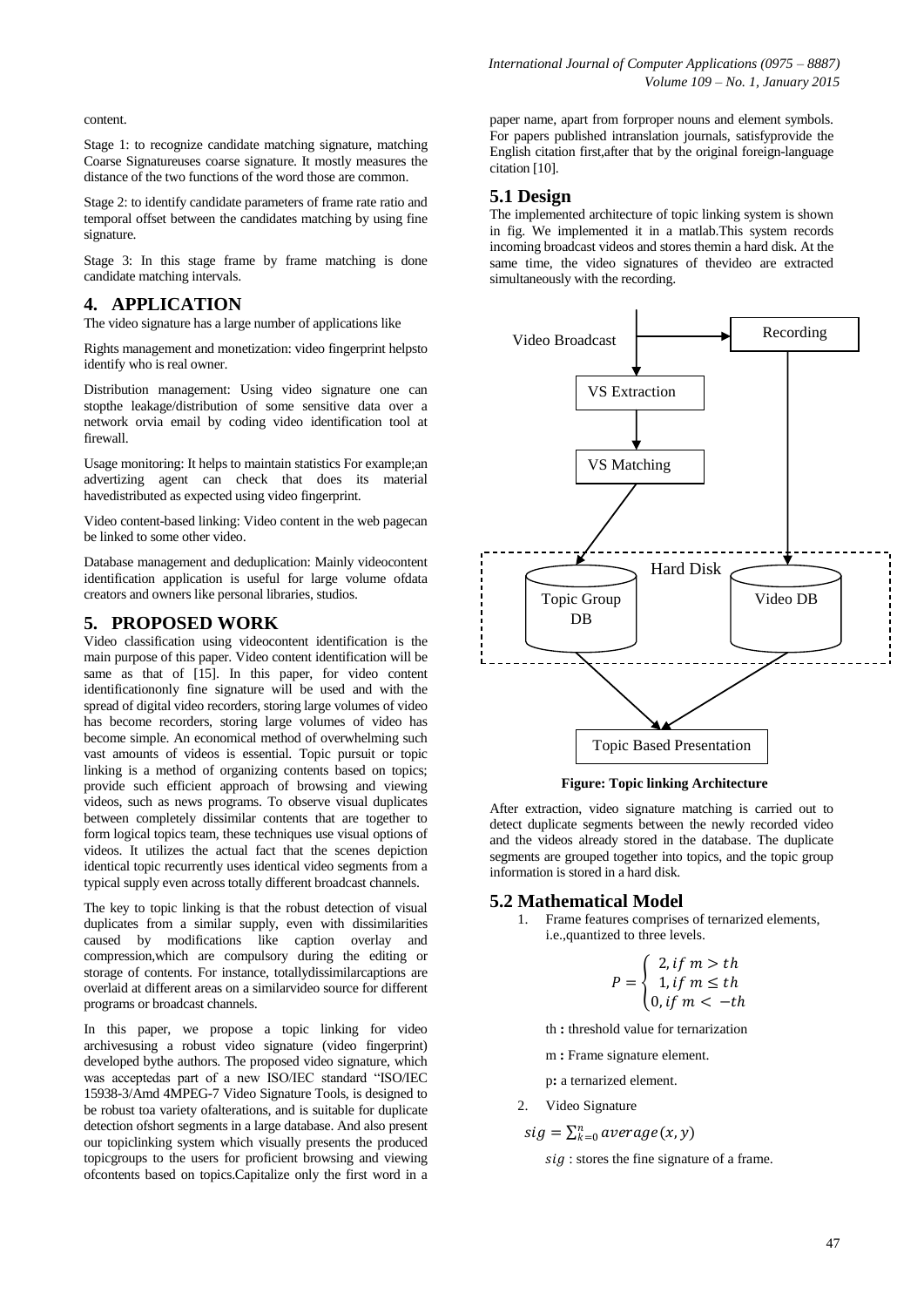average : is a function which will calculate average the pixels around the current one.

 $x, y$ : are co-ordinates of center pixel.

3. Distance between two frames

$$
d = \sum_{x=20,y=19}^{x=0,y=0} \sqrt{(r1_{x,y} - r2_{x,y}) + (g1_{x,y} - g2_{x,y}) + (b1_{x,y} - b2_{x,y})}
$$

Where,

r1,r2 are red pixels of 1st image and 2nd image respectively.

g1,g2 are green pixels of 1st and 2nd images respectively.

b1,b2 are blue pixels of 1st and 2nd images respectively.

# **6. RESULT**

### **6.1 Dataset**

We used the various types of footage of motion pictures as a dataset for experiments and result,. The footage we used is such as films, news, documentary, cartoons, sport, home video, and so on.

- a. *Input*: We give a video as an input to the tool. We have adatabase that contains large number of videos. Database is usedfor matching purpose.
- b. *Output:* The main output of the application will be puttingquery video under the section according to its content. Numberof frames of input video with the specified regular interval,output of the matching process of query frame with theavailable in the database, name of the section that query framebelongs are the intermediate outputs.

# **6.2 Query Condition**

The designed tools were classified into two query condition. The two tools are direct content matching and partial content matching. In the direct matching the content is matching directly, i.e. the whole query clip and a part of the original are matches with each other. In the partial content matching, as the name point out only the part of original and query clip are matched. For assessing performance of the application at dissimilar temporal granularities there are three query situations of each query which we are studied above.

### **6.3 Efficiency**

In Table I, we have considered a single video, after this we clutched the frames for dissimilar intervals as mentioned above. Number of frames is the column in which we have counted the frames extracted from input video. Number of frames matched is the column in which we counted the number of frames matched with the database frames. While in average success rate there is a ratio in % of the frames we have grabbed from the video and the frames matched.

| 'able |
|-------|
|-------|

| Matching<br>Interval | No. of<br>Frames | No. of<br>frames<br>matched | Average<br>success<br>Rate $(\%)$ |
|----------------------|------------------|-----------------------------|-----------------------------------|
| 14s                  |                  | 5                           | 78%                               |
| 9ς                   | 15               | 12                          | 84%                               |
| 4s                   | 24               | 20                          | 92.64%                            |
| 2s                   | 36               | 34                          | 98.47%                            |

# **6.4 Result**

*a. Topic Linking:*

| State Tigure 1: Duplicate Video Detection                                                                             |                                   |
|-----------------------------------------------------------------------------------------------------------------------|-----------------------------------|
|                                                                                                                       |                                   |
| Topic Linking Database   CaptionOverlay   Compression<br><b>COLL DIPICATE Video Detection</b><br><b>Browse</b>        | OK                                |
|                                                                                                                       | $\blacksquare$<br>23              |
| Figure 2                                                                                                              | C.                                |
| Eile Edit View Insert Tools Desktop Window<br>Help<br>18 - <b>} 5 @ @ @ #</b> 1 & 1 @ 1<br>日日<br>$\qquad \qquad \Box$ |                                   |
| 50<br>100<br>150<br>chet<br>200<br>100<br>200<br>300                                                                  |                                   |
|                                                                                                                       | $\overline{\mathbf{x}}$<br>$\Box$ |
| o<br>Please wait                                                                                                      |                                   |
|                                                                                                                       |                                   |

#### *b. Browse Database*

| х<br>$\blacksquare$<br>Figure 1: Duplicate Video Detection |  |                                                   |  |               |      |    |  |
|------------------------------------------------------------|--|---------------------------------------------------|--|---------------|------|----|--|
| <b>Topic Linking</b>                                       |  | Database   CaptionOverlay   Compression           |  |               |      |    |  |
|                                                            |  | <b>Dulpicate Video Detection</b>                  |  |               |      |    |  |
|                                                            |  |                                                   |  |               |      |    |  |
|                                                            |  |                                                   |  |               |      |    |  |
|                                                            |  | Elapsed time using Subregion is 3.094710e+01 sec. |  |               |      |    |  |
|                                                            |  | D:\Pratima\2013-14\VideoDuplicat                  |  | <b>Browse</b> |      | OK |  |
|                                                            |  |                                                   |  |               |      |    |  |
|                                                            |  | cnet 2 Segment 0                                  |  |               | Play |    |  |
|                                                            |  | cnet 2 Segment 0 xvid                             |  |               | Play |    |  |
|                                                            |  | cnet 2 Segment 0 xvid                             |  |               | Play |    |  |
|                                                            |  | cnet 2 Segment 0 xvid                             |  |               | Play |    |  |
|                                                            |  | cnet 2 xvid.avi                                   |  |               | Play |    |  |
|                                                            |  | cnet 2 xvid 2.30min.avi                           |  |               | Play |    |  |
|                                                            |  |                                                   |  |               |      |    |  |
|                                                            |  |                                                   |  |               |      |    |  |
|                                                            |  |                                                   |  |               |      |    |  |
|                                                            |  |                                                   |  |               |      |    |  |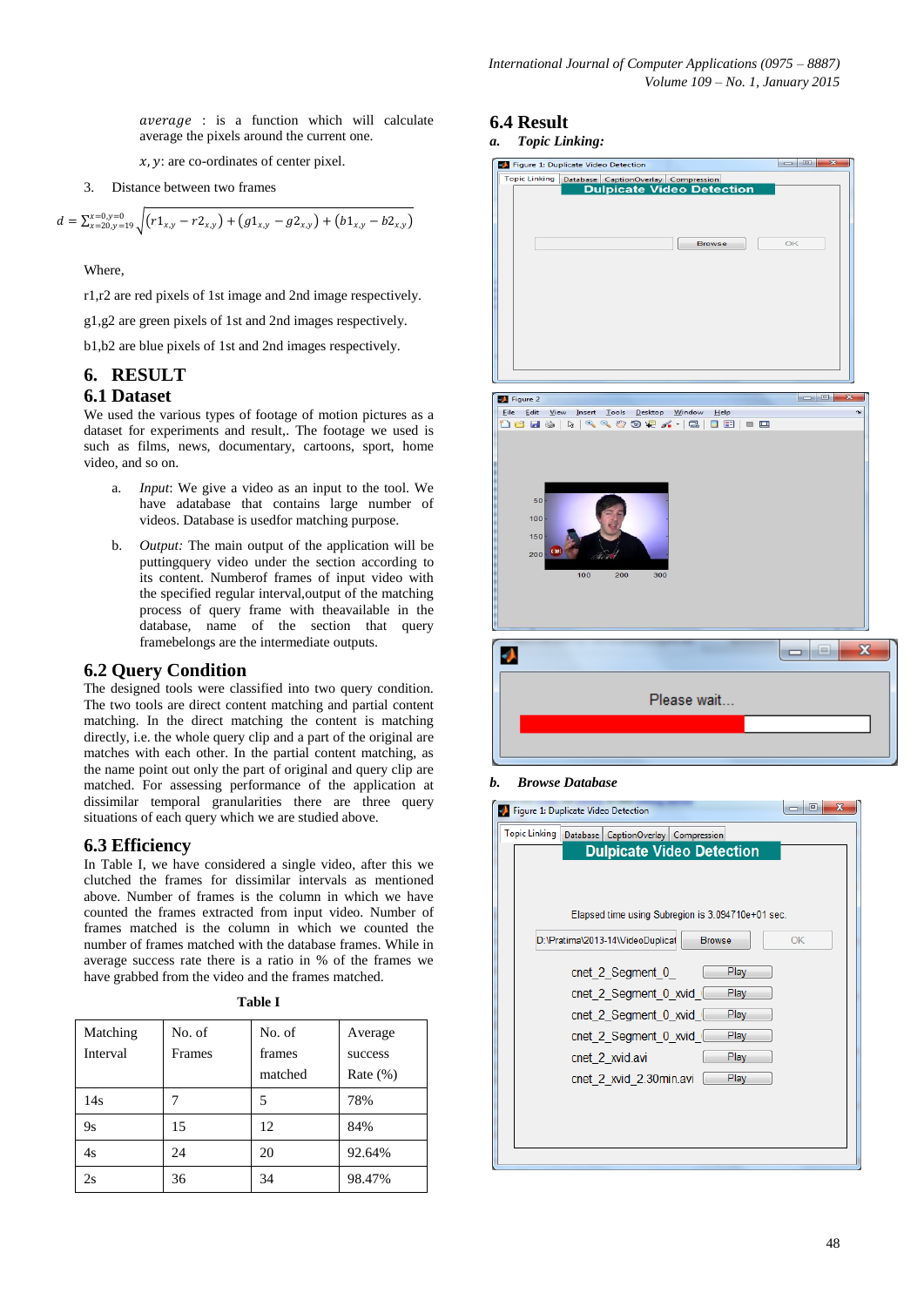| International Journal of Computer Applications (0975 – 8887) |  |                                    |
|--------------------------------------------------------------|--|------------------------------------|
|                                                              |  | Volume $109 - No.$ 1, January 2015 |

| <b>Browse</b><br>$\mathbf{x}$<br>Θ |
|------------------------------------|
|                                    |
|                                    |
|                                    |
|                                    |
|                                    |
|                                    |
|                                    |
|                                    |
|                                    |
|                                    |
|                                    |
|                                    |
|                                    |
|                                    |
|                                    |
|                                    |
|                                    |
|                                    |
|                                    |
|                                    |
|                                    |
|                                    |
|                                    |
|                                    |
|                                    |
|                                    |
|                                    |
|                                    |
|                                    |
|                                    |
|                                    |
| <b>Browse</b>                      |

# **6.5 CaptionOverlay**

| Figure 1: Duplicate Video Detection                     | X<br>▣<br>$\Box$                 |
|---------------------------------------------------------|----------------------------------|
| Topic Linking   Database   CaptionOverlay   Compression |                                  |
|                                                         | <b>Dulpicate Video Detection</b> |
|                                                         |                                  |
|                                                         |                                  |
|                                                         |                                  |
|                                                         |                                  |
|                                                         | OK<br><b>Browse</b>              |
|                                                         |                                  |
|                                                         |                                  |
|                                                         |                                  |
|                                                         |                                  |
|                                                         |                                  |
|                                                         |                                  |
|                                                         |                                  |
|                                                         |                                  |
|                                                         |                                  |
|                                                         |                                  |
|                                                         |                                  |
|                                                         |                                  |

| Figure 1: Duplicate Video Detection                     | $\mathbf x$<br>▣ |
|---------------------------------------------------------|------------------|
| Topic Linking   Database   CaptionOverlay   Compression |                  |
| <b>Dulpicate Video Detection</b>                        |                  |
|                                                         |                  |
|                                                         |                  |
| Elapsed time using Subregion is 3.244057e+01 sec.       |                  |
| D:\Pratima\2013-14\VideoDuplical<br><b>Browse</b>       | OK               |
| Play<br>cnet 2_Segment 0                                |                  |
| Play<br>cnet 2 Segment 0 xvid                           |                  |
| Play<br>cnet_2_Segment_0_xvid_                          |                  |
| Play<br>cnet 2 Segment 0 xvid                           |                  |
| Play<br>cnet_2_xvid.avi                                 |                  |
| cnet 2 xvid 2.30min.avi<br>Play                         |                  |
|                                                         |                  |
|                                                         |                  |
|                                                         |                  |
|                                                         |                  |

# **6.6 Compression**

| Figure 1: Duplicate Video Detection                     | $\overline{\mathbf{x}}$<br>叵<br>▭ |  |  |  |  |
|---------------------------------------------------------|-----------------------------------|--|--|--|--|
| Topic Linking   Database   CaptionOverlay   Compression |                                   |  |  |  |  |
| <b>Dulpicate Video Detection</b>                        |                                   |  |  |  |  |
|                                                         |                                   |  |  |  |  |
|                                                         |                                   |  |  |  |  |
| Elapsed time using Subregion is 3.222834e+01 sec.       |                                   |  |  |  |  |
| D:\Pratima\2013-14\VideoDuplical<br><b>Browse</b>       | OK                                |  |  |  |  |
|                                                         |                                   |  |  |  |  |
|                                                         |                                   |  |  |  |  |
|                                                         |                                   |  |  |  |  |
|                                                         |                                   |  |  |  |  |
|                                                         |                                   |  |  |  |  |
|                                                         |                                   |  |  |  |  |
|                                                         |                                   |  |  |  |  |
|                                                         |                                   |  |  |  |  |
|                                                         |                                   |  |  |  |  |
|                                                         |                                   |  |  |  |  |

# *Classification:*

Classification results will display the name of the topic that queries video contents. Then the video will be linked to accordingly to its contented topic's section.